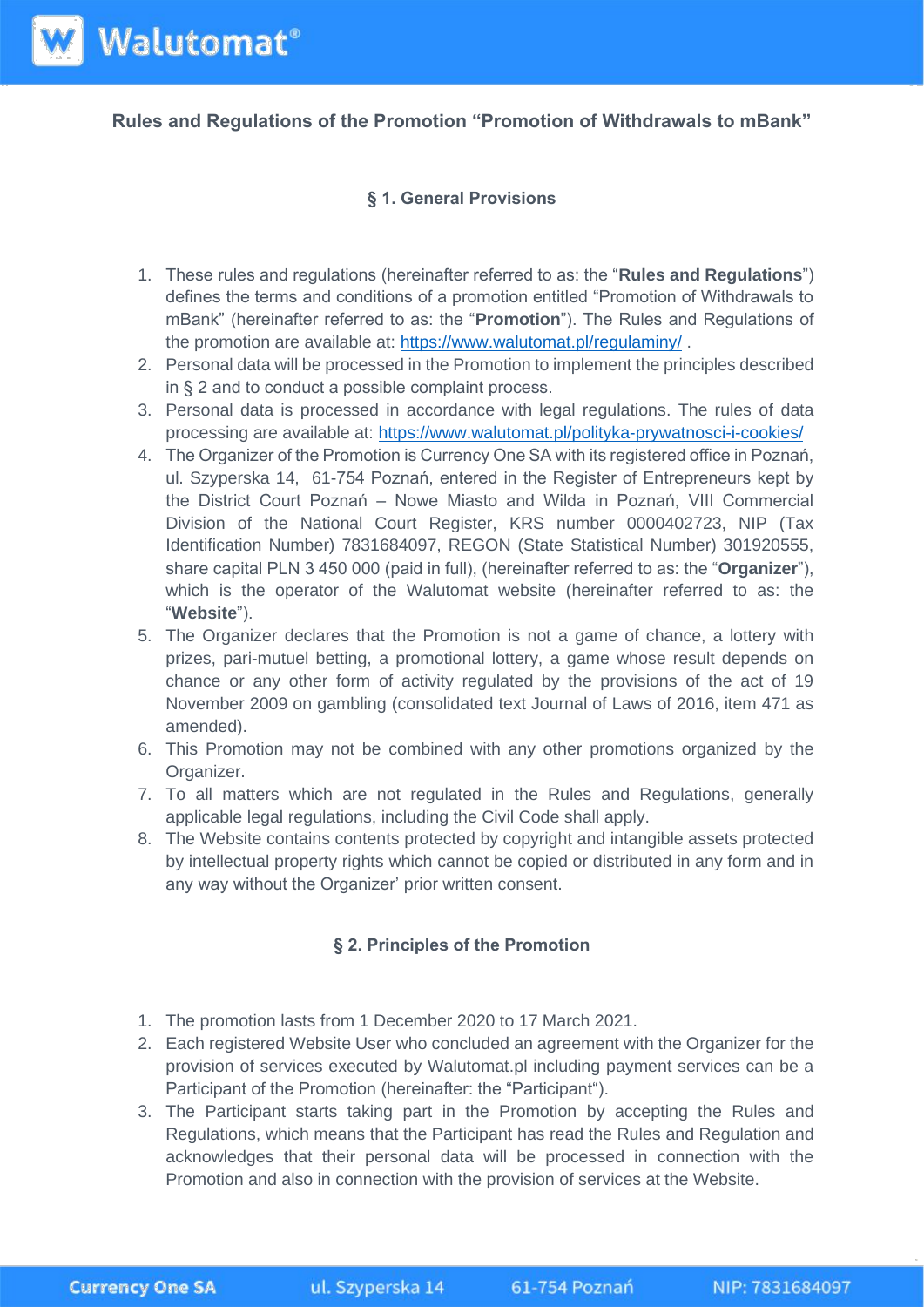- 4. The Promotion involves the reduction of the applicable fee for withdrawals by wire transfer in EUR, USD, CHF or GBP to the retail banking segment of mBank, i.e. section 2.3 of the Table of Fees and Commissions both of the rules and regulation of the Walutomat.pl website and the rules and regulation of the provision of payment services. The promotion applies only to withdrawals made in the period specified in Sec. 1 above. The reduction in the wire transfer cost applies both to withdrawals to the Participant's own account and to withdrawals to a third party's account (payment service).
- 5. The fee reduction which is referred to in Sec. 4 above involves a reduction in the price from PLN 5 to PLN 1 and inclusion of this cost item in the limit of 5 wire transfers at PLN 0 in a calendar month. This mechanism is described in detail both in the Table of Fees and Commissions of the Walutomat.pl website and the Regulations for the Provision of Payment Services.
- 6. The Participant of the Promotion can use it many times on condition that withdrawals are made in the period described in Sec. 1 in accordance with the principles defined in Sec. 5 above.
- 7. The Participant of the Website is obliged to comply with the provisions of the Rules and Regulations and the rules and rules and Regulations of the Website. A failure to do so shall result in the exclusion from the Promotion.

## **§ 3. Personal Data**

- 1. The controller of personal data is Currency One SA, ul. Szyperska 14, operator of the Walutomat website.
- 2. The scope of data processed in the promotion is the same as the scope of data processed according to the standard terms and conditions of the service, in particular according to the General Data Protection Regulation (Polish version is RODO). Detailed information on personal data processing, including obligations and rights related to their acquisition and processing, is contained in information published at the website: [https://www.walutomat.pl/polityka-prywatnosci-i-cookies/.](https://www.google.com/url?q=https://www.walutomat.pl/polityka-prywatnosci-i-cookies/&sa=D&ust=1595423033468000&usg=AFQjCNGmyIm4_wsliG2E5sNlV42T6dPN3w)

## **§ 4. Complaint procedure**

- 1. Each Participant is entitled to file a complaint regarding non-compliance of this Promotion with these Rules and Regulations.
- 2. The rules of filing, processing and considering complaints connected with the participation in the Promotion are specified in the rules and regulations of the Walutomat website available at: https://www.walutomat.pl/regulamin/.
- 3. Complaints are sent in an e-mail to: kontakt@walutomat.pl and in writing to the address of the Organizer's registered office, please add a note on the envelope saying "Promotion of Withdrawals to mBank".
- 4. If the complaint is rejected, the Participant may launch civil action at a competent common court.
- 5. The Participant who is a Consumer can use out-of-court procedures to resolve a complaint and assert his/her claims before the Permanent Consumer Arbitration Court